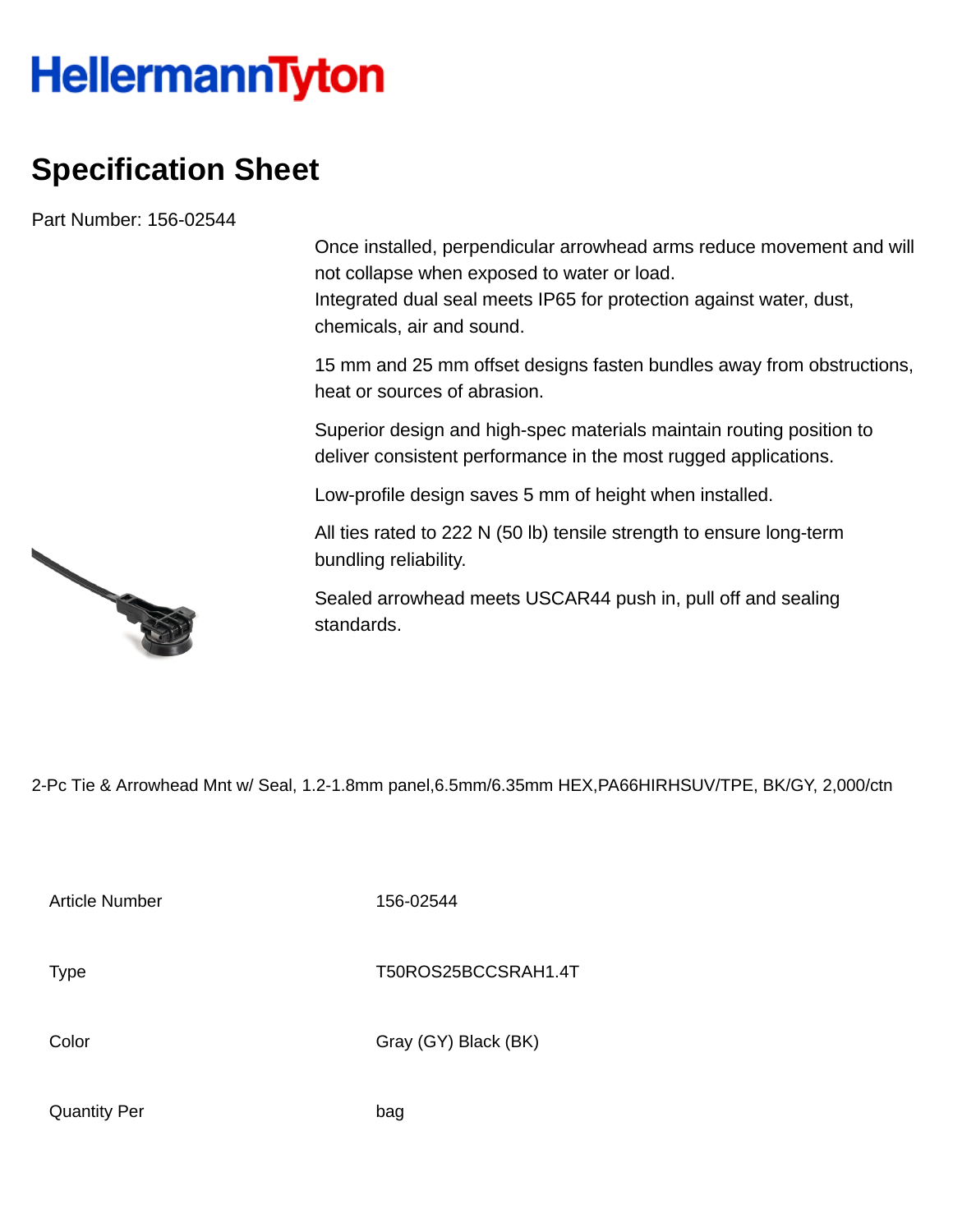| <b>Product Description</b>           | HellermannTyton sealed clips and ties are constructed of engineered<br>nylon with a dual TPE (thermo plastic elastomer) seal. The<br>combination of dual seal and engineered arrowhead provide superior<br>sealing performance for applications where protection from moisture<br>and debris is essential. |
|--------------------------------------|------------------------------------------------------------------------------------------------------------------------------------------------------------------------------------------------------------------------------------------------------------------------------------------------------------|
| <b>Short Description</b>             | 2-Pc Tie & Arrowhead Mnt w/ Seal, 1.2-1.8mm panel, 6.5mm/6.35mm<br>HEX, PA66HIRHSUV/TPE, BK/GY, 2,000/ctn                                                                                                                                                                                                  |
| <b>Global Part Name</b>              | T50ROS25BCCSRAH1.4T-PA66HIRHSUV/TPE-BK/GY                                                                                                                                                                                                                                                                  |
| Minimum Tensile Strength (Imperial)  | 50.0                                                                                                                                                                                                                                                                                                       |
| Minimum Tensile Strength (Metric)    | 222                                                                                                                                                                                                                                                                                                        |
| Length L (Imperial)                  | 8.97                                                                                                                                                                                                                                                                                                       |
| Length L (Metric)                    | 228                                                                                                                                                                                                                                                                                                        |
| Offset Length (Imperial)             | 0.98                                                                                                                                                                                                                                                                                                       |
| Offset Length (Metric)               | 25.0                                                                                                                                                                                                                                                                                                       |
| <b>Fixation Method</b>               | Arrowhead                                                                                                                                                                                                                                                                                                  |
| <b>Identification Plate Position</b> | none                                                                                                                                                                                                                                                                                                       |
| <b>Tie Closure</b>                   | plastic pawl                                                                                                                                                                                                                                                                                               |
| Width W (Imperial)                   | 1.11                                                                                                                                                                                                                                                                                                       |
| Width W (Metric)                     | 28.4                                                                                                                                                                                                                                                                                                       |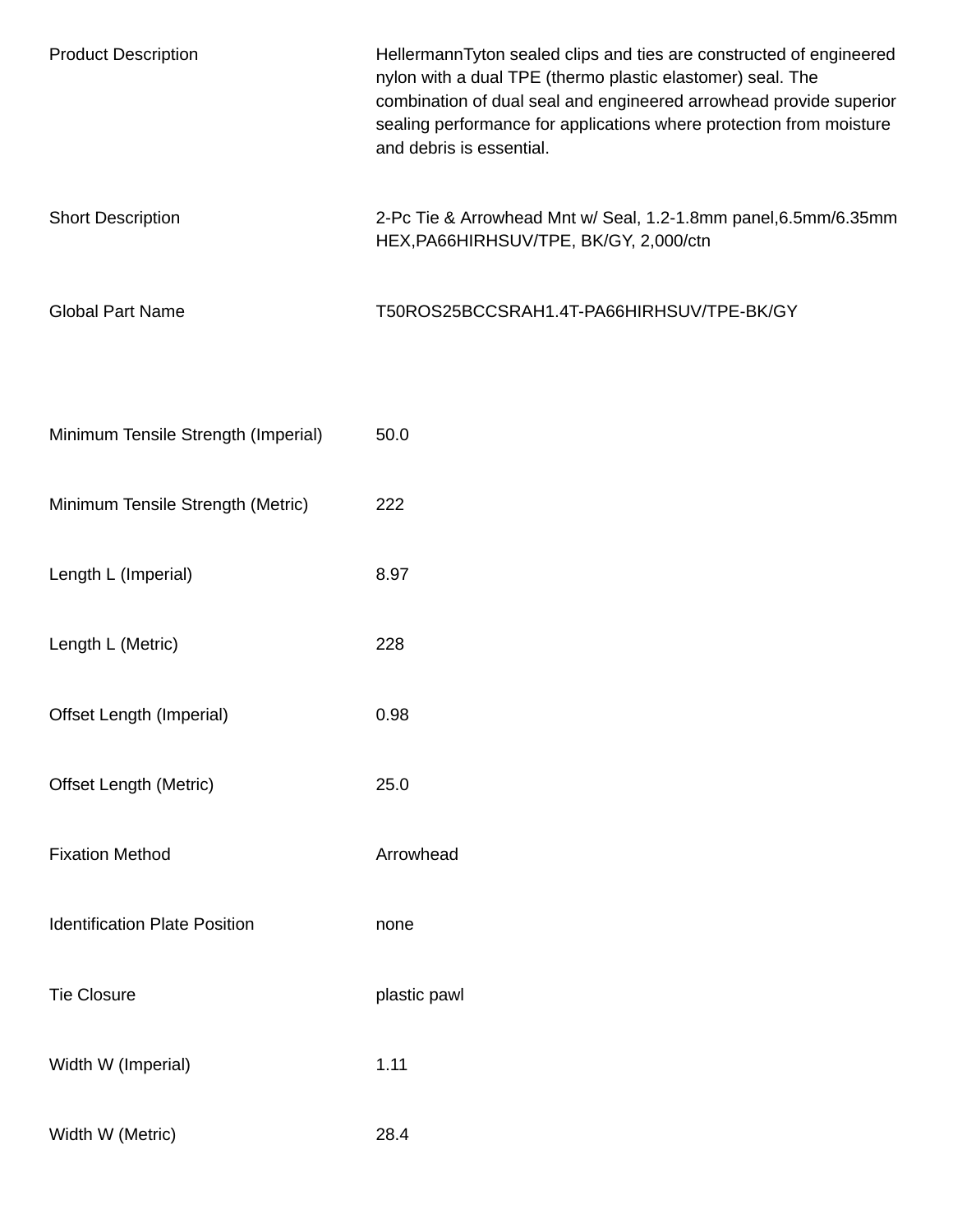| <b>Bundle Diameter Min (Imperial)</b> | 0.078                                                                                                     |
|---------------------------------------|-----------------------------------------------------------------------------------------------------------|
| <b>Bundle Diameter Min (Metric)</b>   | $\overline{2}$                                                                                            |
| <b>Bundle Diameter Max (Imperial)</b> | 1.96                                                                                                      |
| <b>Bundle Diameter Max (Metric)</b>   | 50                                                                                                        |
| Height H (Imperial)                   | 0.728                                                                                                     |
| Height H (Metric)                     | 18.5                                                                                                      |
| Panel Thickness Min (Metric)          | 1.2                                                                                                       |
| Panel Thickness Max (Metric)          | 1.8                                                                                                       |
| Mounting Hole Diameter D (Imperial)   | 0.25 " (hexagonal); 0.25                                                                                  |
| Mounting Hole Diameter D (Metric)     | 6.5 mm 6.35 mm (hexagonal)                                                                                |
|                                       |                                                                                                           |
| Material                              | Thermoplastic Elastomer (TPE) Polyamide 6.6 high impact modified,<br>heat and UV stabilized (PA66HIRHSUV) |
| <b>Material Shortcut</b>              | PA66HIRHSUV TPE                                                                                           |
| <b>Operating Temperature</b>          | -31°F to +194°F (-35°C to +90°C) -40°F to +230°F (-40°C to +110°C)                                        |
| <b>ROHS Compliant</b>                 | Yes                                                                                                       |